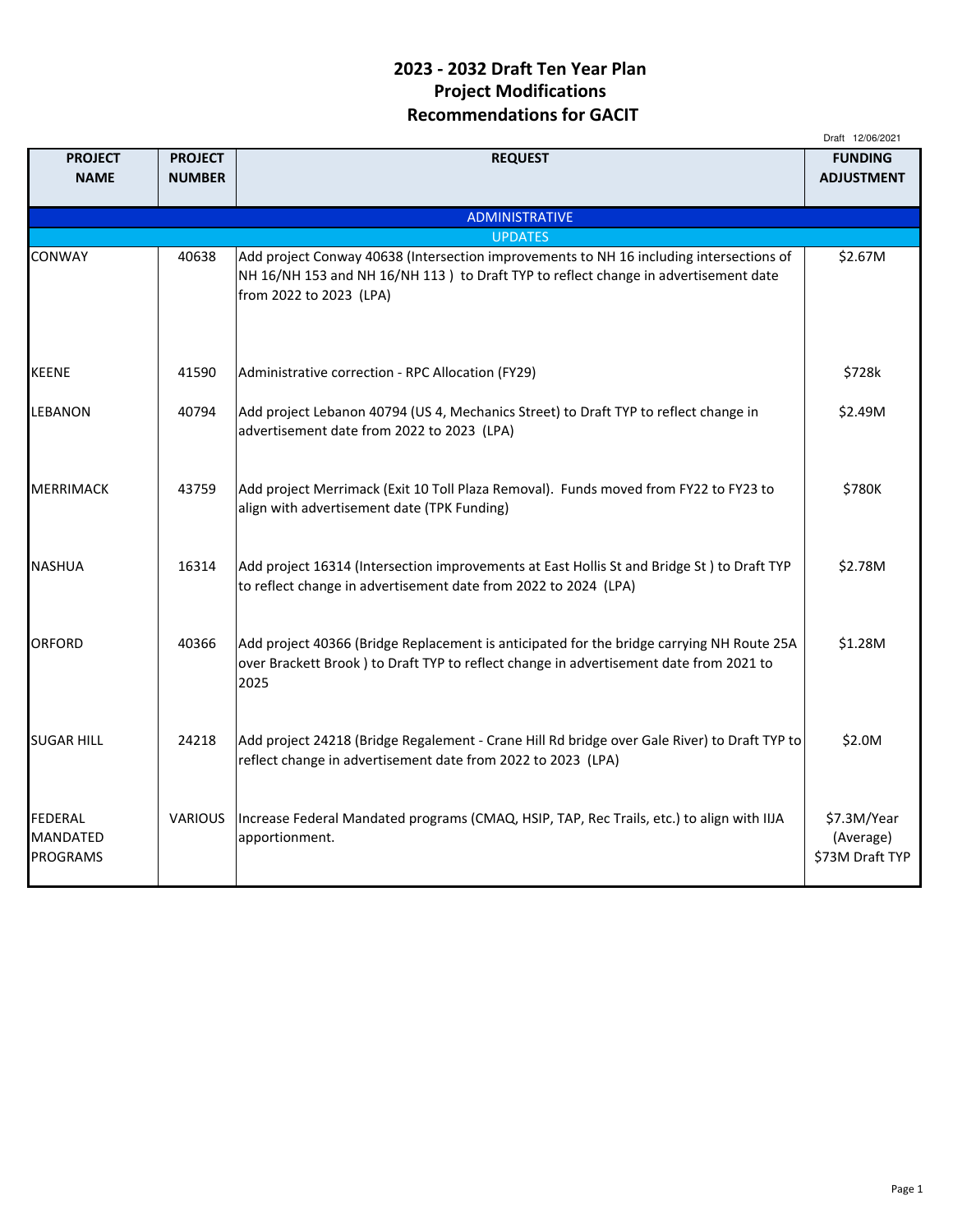## 2023 - 2032 Draft Ten Year Plan Project Modifications Recommendations for GACIT

|                                            |                |                                                                                                      | Draft 12/06/2021  |
|--------------------------------------------|----------------|------------------------------------------------------------------------------------------------------|-------------------|
| <b>PROJECT</b>                             | <b>PROJECT</b> | <b>REQUEST</b>                                                                                       | <b>FUNDING</b>    |
| <b>NAME</b>                                | <b>NUMBER</b>  |                                                                                                      | <b>ADJUSTMENT</b> |
|                                            |                | <b>ADMINISTRATIVE</b>                                                                                |                   |
|                                            |                | <b>STATE PROJECTS - BRIDGES ACCELERATIONS</b>                                                        |                   |
| <b>ALTON</b>                               | 43439          | Advance Alton 43439 (NH 11 over Back Bay Lake ) by two years (FY32 to FY30)                          | No Net Change     |
| <b>BRISTOL</b>                             | 43429          | Advance Bristol 43429 (NH3A over Newfound River - 2 bridges) by two years (FY31 to FY29)             | No Net Change     |
| <b>CONCORD</b>                             | 43428          | Advance Concord 43428 (I-89 over Turkey Pond - 2 bridges) by two years (FY31 to FY29)                | No Net Change     |
| DOVER, NH -<br>SOUTH BERWICK,<br><b>ME</b> | 41433          | Advance Dover, NH - South Berwick, ME, ME 41433 DOVER -SOUTH BERWICK) by two years<br>(FY28 to FY26) | No Net Change     |
| <b>EPPING</b>                              | 43430          | Advance Epping 43430 (NH 125 over Piscassic River) by two years (FY31 to FY29)                       | No Net Change     |
| <b>HILLSBOROUGH</b>                        | 43436          | Advance Hillsborough 43436 (NH 149 over Contoocook River) by two years (FY32 to FY30)                | No Net Change     |
| <b>LEBANON</b>                             | 43437          | Advance Lebanon 43437 (I-89, NH 10 SB over Mascoma River - 2 bridges) by two years<br>(FY32 to FY30) | No Net Change     |
| <b>NEWMARKET</b>                           | 43435          | Advance Newmarket 43435 (NH 108 over Lamprey River) by two years (FY32 to FY30)                      | No Net Change     |
| <b>WOODSTOCK</b>                           | 43438          | Advance Woodstock 43438 (NH 112 over Pemigewasset River) by two years (F32 to FY30)                  | No Net Change     |
|                                            |                |                                                                                                      |                   |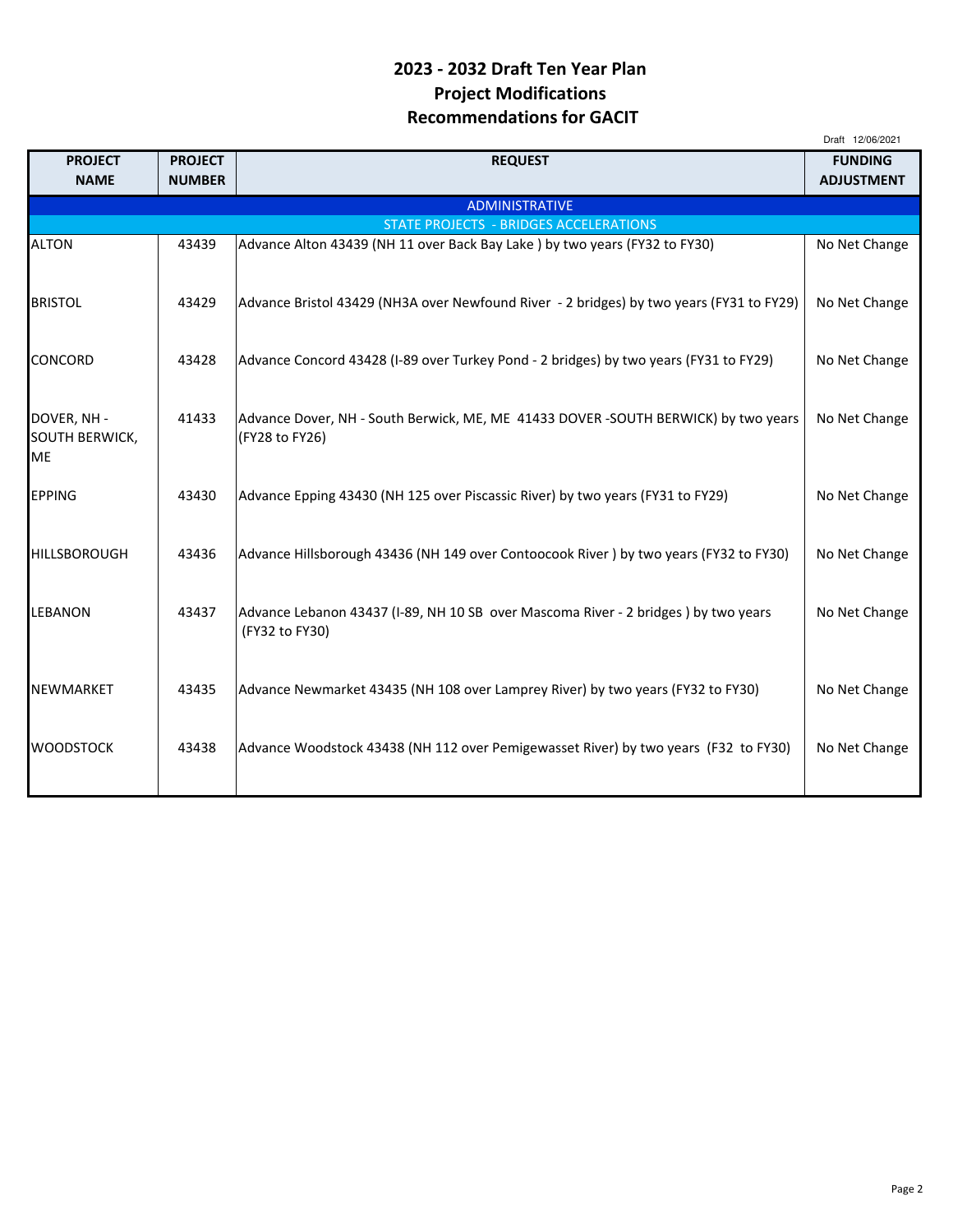## 2023 - 2032 Draft Ten Year Plan Project Amendments DOT Recommendation to GACIT

|                                             |                |                                                                                                                                                                                                               | Draft 12/06/2021                            |
|---------------------------------------------|----------------|---------------------------------------------------------------------------------------------------------------------------------------------------------------------------------------------------------------|---------------------------------------------|
| <b>PROJECT</b>                              | <b>PROJECT</b> | <b>REQUEST</b>                                                                                                                                                                                                | <b>FUNDING</b>                              |
| <b>NAME</b>                                 | <b>NUMBER</b>  |                                                                                                                                                                                                               | <b>ADJUSTMENT</b>                           |
|                                             |                | <b>RECOMMENDATIONS</b><br><b>SCOPE &amp; COST ADJUSTMENTS</b>                                                                                                                                                 |                                             |
| CONCORD                                     | 41212          | Anticipate significant increase in cost (Bridge Rehabilitation-NH Route 9 (Loudon Rd) over                                                                                                                    | \$14M Increase                              |
|                                             |                | Merrimack River Br. (SAB+MOBRR funded) Red List                                                                                                                                                               | \$22M Project<br>Total                      |
| DOVER-<br>SOMERSWORTH-<br><b>ROCHESTER</b>  | 29604          | Anticipate significant increase in cost (To improve traffic operations and safety along NH Rte<br>108 corridor consistent with U-3 alternative from former Exit 10 Study)                                     | \$15M Increase<br>\$32M Project<br>Cost     |
| DOVER-<br>SOMERSWORTH-<br><b>ROCHESTER</b>  | 40599          | Modify scope to complete Feasibility study update and investigate regional connection<br>improvements in Tri-City Area (Spaulding TPK Exit 10)<br>Replace \$1M TPK funds to federal (\$1M Federal & \$1M Tpk) | No Net Change                               |
| <b>DUMMER-</b><br>CAMBRIDGE-ERROL           | 16304C         | Reconstruction of RT 16 Cambridge                                                                                                                                                                             | \$10M Increase<br>\$10M Project<br>Total    |
| HAMPTON-<br><b>PORTSMOUTH</b>               | 26485          | Add project 26485 (Hampton Branch Rail Corridor) to Draft TYP to reflect change in<br>advertisement date from 2022 to 2023 - Anticipate significant increase in cost                                          | \$5M Increase<br>\$12.5M Project<br>Total   |
| <b>JAFFREY</b>                              | 42512          | Advance Jaffery 42512 (Construct and reconstruct sidewalks, crosswalks and bike lanes on<br>Stratton Rd. and Peterborough St) from FY26 to FY24                                                               | No Net Change                               |
| JEFFERSON-<br><b>RANDOLPH</b><br>(Phase II) | 13602C         | Increase funds to 13602 (Improvements from NH115 to Jefferson/Randolph Townline) for<br>improvements to US2 (FY27)                                                                                            | Increase \$10M                              |
| LACONIA                                     | 16304          | Change scope from bridge removal to bridge rehabilitation - Centenary Bridge (LPA -<br>Transfer Ownership to Laconia)                                                                                         | \$1M Increase<br>\$1.5M Project<br>Total    |
| MANCHESTER                                  | 24212          | Advance Manchester 24212 (Amoskeg East Bnd - SALMON ST OVER RD,RR,& RIVER) by two<br>years FY26 to FY 24 - Anticipate increase in cost \$2.5M                                                                 | \$2.5M Increase<br>\$12.5M Project<br>Total |
| <b>MILFORD</b>                              | 42883          | Remove Milford 42883 (CMAQ - Construct a 5' sidewalk and bicycle lane off of Osgood<br>Road and Armory Road) Town can't fund the match. - \$801,508 goes back to the CMAQ<br>Program (LPA)                    | No Net Change                               |
| <b>MILFORD</b>                              | 42887          | Remove Milford 42887 (CMAQ - Construct sidewalks along Nashua Street) Town can't fund<br>the match. \$815,555 goes back to the CMAQ program (LPA)                                                             | No Net Change                               |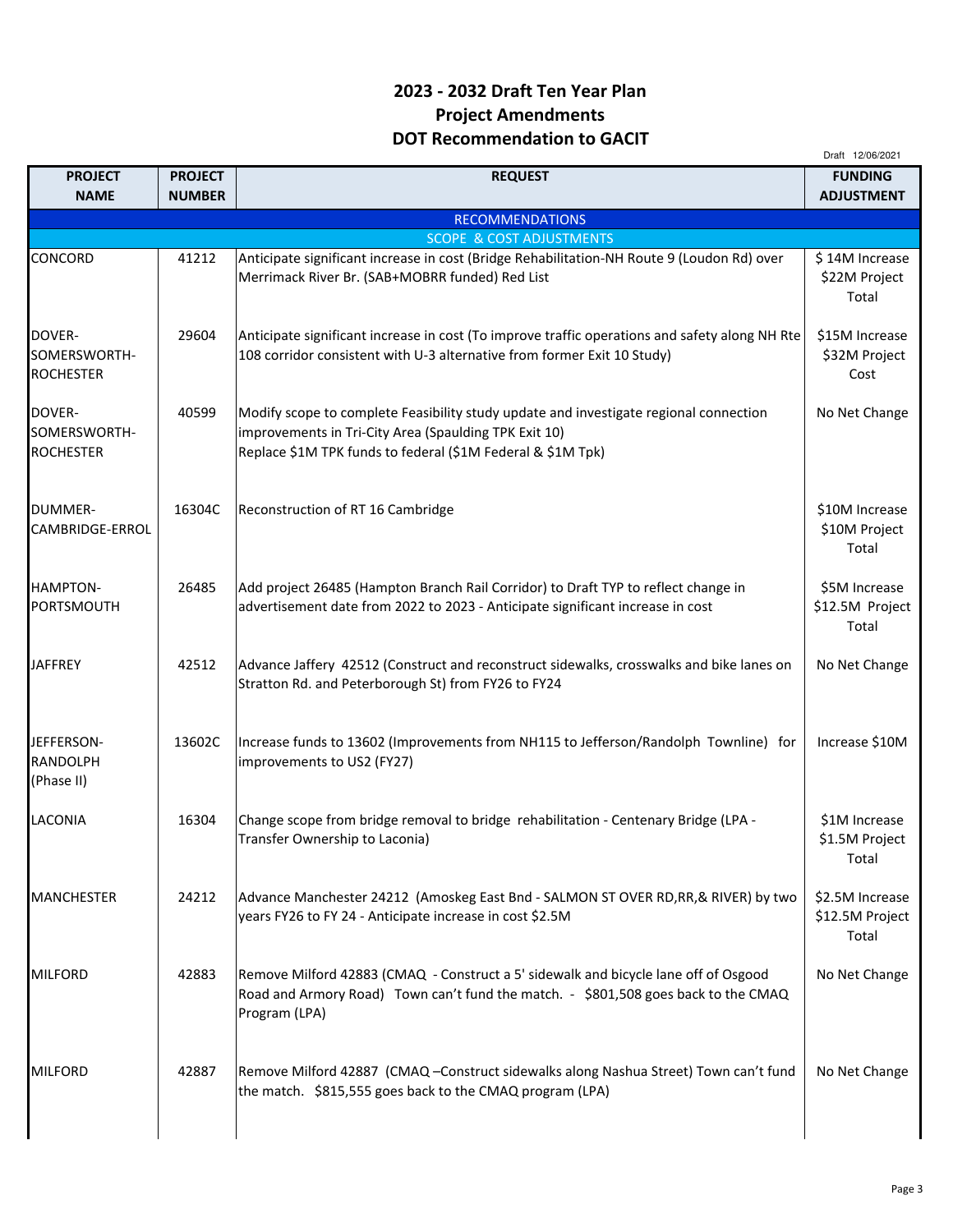| PORTSMOUTH                                     | 43760        | Move funding from FY26/FY27 to FY23/FY24 to coincide with project 16189B (ITS<br>Improvements to I-95 from Portsmouth, NH to York, ME - Shoulder running project) -<br>Change construction funding from TPK to Fed Aid with TTC match | No Net Change<br>-\$10M TPK<br>\$10M Fed-Aid                         |
|------------------------------------------------|--------------|---------------------------------------------------------------------------------------------------------------------------------------------------------------------------------------------------------------------------------------|----------------------------------------------------------------------|
| <b>ROCHESTER</b><br>(Replacement<br>Project)   | 40647A       | Replacement project for Rochester 40647 (NH 125 and Lowell St) with a new project for the<br>for signalization of Nashoba/NH11 Intersection to address regional priority needs (PE 2023,<br>ROW 2025, CON 2027) - (LPA)               | No Net Change                                                        |
| <b>ROCHESTER</b>                               | 43552        | Advance Construction phase project 43552 (NH 11 Widening) from FY31 to FY28                                                                                                                                                           | No Net Change                                                        |
| <b>STATEWIDE</b>                               | 40915        | Remove Statewide 40915 (Exit Sign Renumbering Tier 1 Highways)                                                                                                                                                                        | -\$1M Project<br>Total                                               |
| WALPOLE, NH -<br>ROCKINGHAM, VT                | 12905        | Increase NH participation from 50% to 93% for Vilas Bridge - 7% Other                                                                                                                                                                 | \$9M increase<br>\$18M Project<br>Total                              |
| <b>WEBSTER</b>                                 | 40810        | Adjust scope to include widened area for fishing access (Clothespin Bridge) SAB project                                                                                                                                               | No Net Change                                                        |
| <b>WILTON-AMHERST-</b><br>MILFORD-BEDFORD      | 13692D       | Increase funds for Wilton-Amherst-Milford-Bedford 13692D - NH101 corridor<br>improvements                                                                                                                                             | \$7M Increase<br>\$12.2M Project<br>Total                            |
|                                                |              | IIJA - BRIDGE FUNDS   VARIOUS   Add \$38.25M Revenue for state bridges (85% of \$45M) FY23 - FY27                                                                                                                                     | \$38.25M/Year<br>\$191.25M Project<br>Total                          |
| <b>IIJA - MUNICIPAL</b><br><b>BRIDGE FUNDS</b> | <b>MOBRR</b> | Add \$6.75M Revenue for Municipal bridges (15% of \$45M) FY23 - FY27                                                                                                                                                                  | \$6.75M/Year<br>\$33.75 Project<br>Total                             |
| <b>CRDR</b>                                    | <b>CRDR</b>  | Increase funding for Culvert Rehabilitation/Replacement & Drainage Repairs to include<br>resiliency                                                                                                                                   | \$2M/Year<br>Increase<br>\$4.9M/year<br>average<br>\$48.7M Draft TYP |